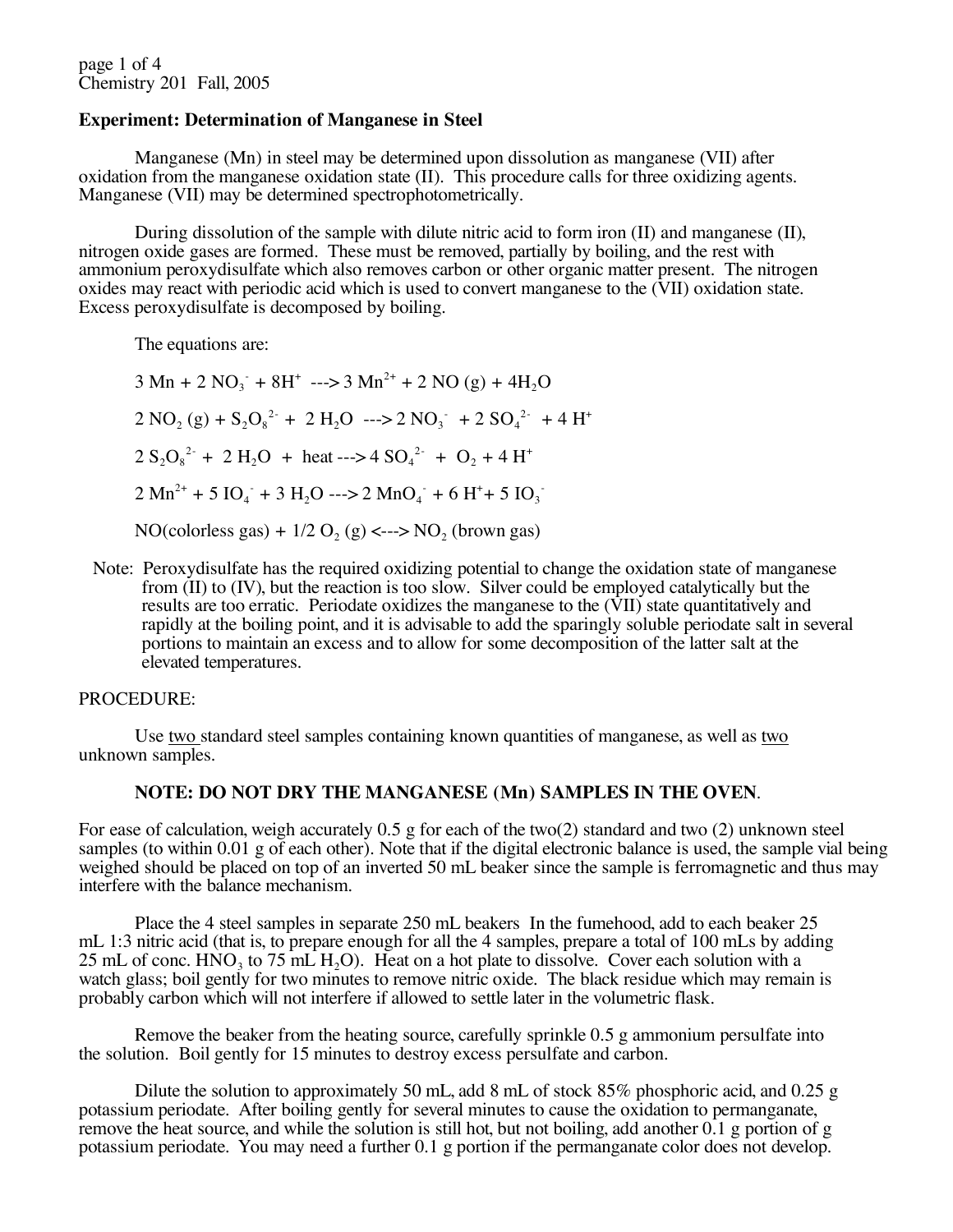page 2 of 4

If a precipitate of small dark particles is seen at this point, add 0.25 g sodium bisulfite, heat, re-add 0.1 g of potassium periodate and reheat. If it does not respond to this treatment, it is probably carbon. After cooling, transfer quantitatively to a 250 mL volumetric flask and make up to volume. The solution may be stored in a dry, stoppered 250 mL Erlenmeyer flask.

Carry out a serial, quantitative dilution of one of the standards sample 4 times (each time by a factor of 2) to have the series of known concentrations needed to plot a calibration curve. For the data, one has to measure absorbance by means of the UV-vis spectrophotometer. According to Beer's Law, the absorbance (A) is directly proportional to the concentration (c) of the absorbing species in solution,  $A = \epsilon cb$  (where  $\epsilon$  is the extinction coefficient, and b is the path length- usually 1 cm). You are to determine if Beer's Law is obeyed (see below). Refer to your textbook or notes for a more detailed discussion of Beer's Law.

**SPECTROPHOTOMETRIC DETERMINATION** (refer to your textbook for appropriate theoretical discussion):

Follow the operating procedure below. Fill the reference cell with distilled water and the sample cell with one of the standard steel solutions. Take readings at 480, 520, 560, and 600 nm. Note that at every change in wavelength, the reference cell must first be used to set the absorbance to zero. Select the wavelength of peak absorbance,  $(\lambda_{max})$ . At  $\lambda$   $\lambda_{max}$ , measure Absorbance (A, y-axis) vs. concentration (x-axis). To do this, absorbance at  $\lambda_{\text{max}}$  is measured for each of the diluted standards as well as the undiluted second standard and the two undiluted unknown solutions. It is convenient to express the concentration in terms of % Mn instead of using molar concentrations since the initial weights and the final volumes of the unknowns and standards are equal to each other. It takes about 2 mL of solution in the sample cell to obtain a reading. Be sure to use the same sample cell for all your calibrations and measurements. Record your results in the same table format as on the attached sheet. Since the same sample cell is used several times, it is important to rinse the sample cell quantitatively with the next unknown sample solution to be measured. Draw a plot of absorbance  $(A, y-axis)$  vs. wavelength  $(, x$ axis) to determine the optimal wavelength ( $\lambda_{\text{max}}$ ). At  $\lambda$   $\lambda_{\text{max}}$ , determine if Beer's Law is observed by plotting (see example graph attached) Absorbance (A, y-axis) vs. concentration (%Mn, x-axis). The standard (calibration) curve is obtained by drawing the best straight line that most closely approximates the data points. Use this curve to determine the  $\%$  Mn corresponding to the absorbance of the unknown solutions. Both of these plots are to be included with your informal report.

It is possible to determine the %Mn of the unknown algebraically by using the Beer's Law equation and taking ratios. For example,  $A_{unk} = \varepsilon c_{unk}b$  and  $A_{std} = \varepsilon c_{std}b$  or,  $A_{unk}/A_{std} = c_{unk}/c_{std}$ . where  $c_{unk} = (\%Mn)_{unk}$  (mass)<sub>unk</sub>/V<sub>unk</sub> and  $c_{std} = (\%Mn)_{std}$  (mass)<sub>std</sub>/V<sub>std</sub>. In this experiment, the volumes are equal:  $V_{\text{std}} = V_{\text{unk}}$ . (Note that the algebraic method is valid only if the data is very accurate and if Beer's law is obeyed by the data)

Or, one can, calculate the molar absorptivity, ε, of permanganate from the standard sample and apply this to the unknown sample using Beer's Law.

Because the algebraic methods of calculation outlined above presume that the data lie on the standard curve, it may be more prone to error than the graphical method using the standard curve. As such, the informal report should be based on the graphical method for greater accuracy.

### NOTE:

- A. Ferric ions interact with permanganate ions to reduce the absorbance of permanganate slightly. Thus, standard steel is used for correction. Should standard permanganate solution be used, ferric nitrate must be added.
- B. During the addition of ammonium persulfate, black manganese oxide may form. It may be redissolved by the addition of a few drops of dilute sodium sulfite solution followed by boiling to expel sulfur dioxide.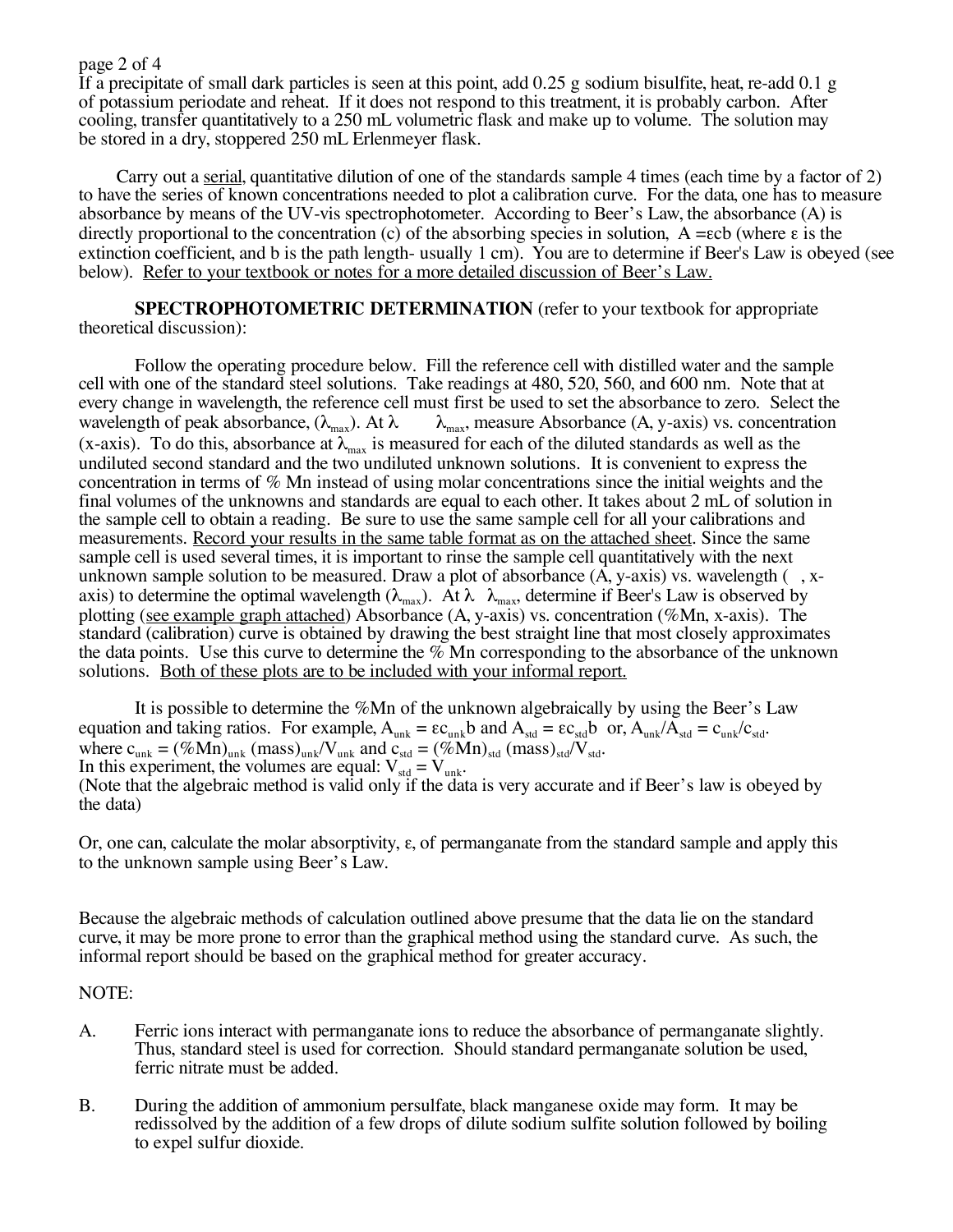## page 3 of 4

- C. Complexes of ferric ion with phosphoric acid do not absorb visible light while ferric ion in nitric or hydrochloric acid absorbs appreciably at 520 nm.
- D. Analyze permanganate solutions on the day of preparation or add excess periodate and store in a sealed vessel in the dark. Periodate prevents permanganate from slow reduction.

# FURTHER READING:

- 1. A. I. Vogel, "Textbook of Quantitative Inorganic Analysis", Longman, London (1961).
- 2. G. D. Christian, "Analytical Chemistry", John Wiley and Sons, New York (1977).

\*Operating procedures for the spectrophotometer:

Turn on the spectrophotometer using the on/off switch at the back of the device and let it warm up for about 10 minutes. Have 2 identical cuvettes – one a reference cell (to be filled with the "blank" solution, which in this case is water), and the other a sample cell (to be filled with the absorbing solutions). Have all your solutions (the 2 undiluted unknown solutions, the standard #1 -both undiluted and diluted, and standard #2 which acts as a back-up) ready when measurements are made. It is important to make all the measurements in a single sitting to minimize drift in the data. It is necessary to "zero" the absorbance first whenever the wavelength is changed. To zero the absorbance, set the wavelength by scrolling the wavelength up or down using the "nm" or "nm" buttons. Insert the reference cell (with the blank solution) into the cuvette holder making sure it is properly aligned to maximize the pathlength through the solution. Close the cover and press the " $\ddot{\text{O}}$  Abs" button and wait for the digital read out to adjust to zero. The sample cell can now be inserted in place of the reference cell. The digital readout is the absorbance data for the sample solution.

**Note**: Discard all waste in appropriate bottles as instructed. If you have any questions, please see your instructor or teaching assistant before disposing of waste.